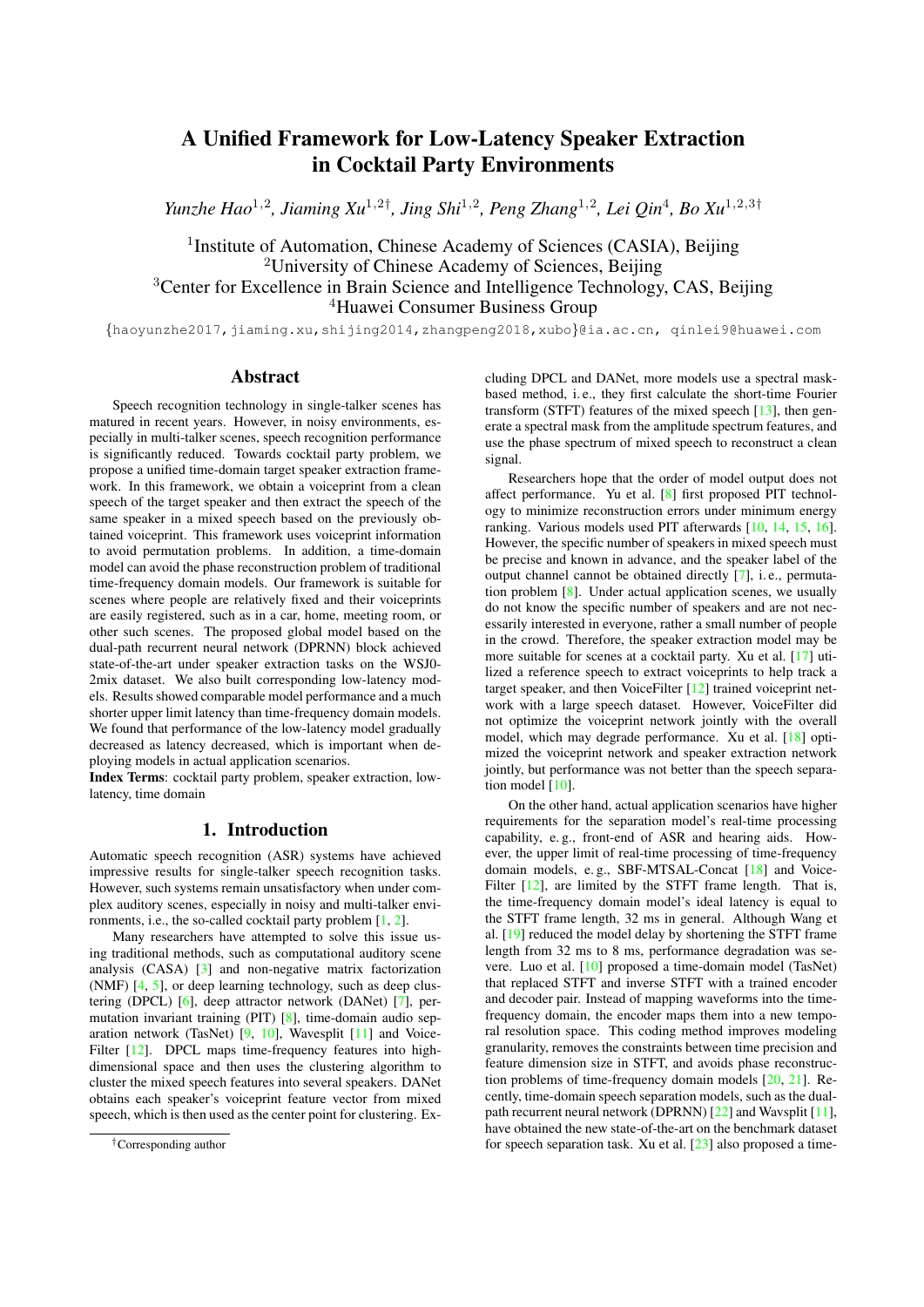domain model, SpEx, for speaker extraction task. However, SpEx uses future information to predict the current time step mask, i. e., not real-time, and its performance is worse than ours.

In this paper, we propose a unified framework for speaker extraction. The framework aims to use a target speaker's reference speech to obtain a voiceprint clue, which is then used to extract the target speaker's speech from noisy speech. The novelty of this paper includes the following:

- 1. We proposed a unified framework based on voiceprint for speaker extraction tasks, which can be easily upgraded by updating submodules. We built the global models and low-latency models under the framework. The framework worked well under the different settings and exhibited robustness;
- 2. Our model achieved state-of-the-art results on benchmark datasets for speaker extraction tasks with fewer parameters;
- 3. We used interfering speech as a supervision signal in the speaker extraction paradigm, which helped separate the target speaker's speech and improved model performance.

This paper is organized as follows. The proposed speaker extraction framework and specific models are introduced in detail in Sec. [2.](#page-1-0) Experimental evaluation is presented in Sec. [3.](#page-2-0) Finally, Sec. [4](#page-3-0) summarizes this paper.

# 2. Proposed framework

<span id="page-1-0"></span>Our proposed framework is composed of four main modules: i. e., voiceprint encoder, speech encoder, speech decoder, and target speaker extraction module, as shown in Fig. [1.](#page-1-1) We first input mixed speech composed of the target and interfering speakers' speech, and another reference speech of the target speaker into the framework. The voiceprint encoder processes the reference speech to generate the target speaker's voiceprint. The speech encoder processes the mixed speech to obtain mixed speech features. The voiceprint and mixed speech features are taken as inputs for the speaker extraction module. With the target speaker's voiceprint as a clue, the module tracks and extracts the target speaker's feature mask in the mixed speech features. After that, the mask multiplies the mixed speech features to obtain the features of the target speaker. Finally, the speech decoder decodes the target speaker's features to generate the target speaker's pure voice.

#### 2.1. Voiceprint encoder

Firstly, STFT is performed on the reference speech to obtain time-frequency features. Two layers of bidirectional long shortterm memory (BiLSTM) are then adopted to process the magnitude of time-frequency features and perform mean-pooling to compress the time dimension and obtain a vector. The linear layer performs a dimensional transformation on the vector to match the feature size of the mixed speech. This vector is then used as the voiceprint of the target speaker.

#### 2.2. Speech encoder and decoder

Time-frequency domain coding, e. g., STFT, and time-domain coding are commonly used methods in speech separation and speaker extraction models. Time-domain coding has many advantages over time-frequency domain coding, such as trainable parameters, shorter frame length, and no phase reconstruction

<span id="page-1-1"></span>

Figure 1: *Unified speaker extraction framework.*

problem [\[20\]](#page-4-19). Therefore, we adopted time-domain coding here, as seen in Fig. [1.](#page-1-1) We used convolutional layers and transposed convolutional layers as the encoder and decoder, respectively. The encoder encodes waveforms into speech features, and the decoder reconstructs waveforms from speech features.

#### 2.3. Speaker extraction module

A speaker extraction module should possess strong time-series data processing capabilities. We adopted a deep dilated temporal convolutional network (TCN) [\[24,](#page-4-23) [25\]](#page-4-24) and DPRNN as the main structure of the module, which have been proven effective in speech separation tasks [\[10,](#page-4-9) [22\]](#page-4-21).

Similar to the separation module in Conv-TasNet [\[10\]](#page-4-9), our TCN speaker extraction module consists of stacked onedimensional (1-D) dilated convolutional blocks, i. e., TCN blocks, as shown in Fig. [2.](#page-2-1) We first normalize speech features and transform their dimensions. After it, there are several layers of TCN block. We multiply voiceprint and speech features for input into each TCN block. The output of each TCN block is then summarized and multiplied by voiceprint and processed by the parametric rectified linear unit (PReLU), pointwise convolution  $(1 \times 1 \text{ Conv})$ , and sigmoid activation function to obtain the target speaker's mask  $mask_{target}$ . The mask multiplies mixed speech features to obtain features of the target speaker. Finally, the speech decoder decodes clean target speech. The complement of  $mask_{target}$  is then used as the interfering speaker's mask only during the training phase to improve performance. The interfering speaker's mask can be defined as:

$$
mask_{interfering} = M - mask_{target}, \tag{1}
$$

where  $M$  is a matrix with the same shape as  ${mask}_{target}$  and all elements are 1.

Specifically, the TCN block consists of several components connected in a series, i.e.,  $1 \times 1$  Conv, PReLU, normalization, depthwise convolution (D-Conv), PReLU, normalization, and  $1 \times 1$  Conv, as shown in Fig. [4\(](#page-3-1)A). The TCN block has two output paths. One is used as the input of the next TCN block, and the other is summarized with the other TCN block outputs as the mask. There are residual connections within the TCN block. The two  $1 \times 1$  Conv components integrate information at the channel dimension. The D-Conv performs convolution on the time dimension of each channel. There are three TCN block groups in this module and eight TCN blocks in each group. The dilation factor of each group gradually increases with an exponent of 2 as the network deepens, i. e., 1, 2, 4, ..., 128, allowing the convolution receptive field to expand gradually for more information. At the beginning of each group, we reset the dilation factors to 1. The speaker extraction module forms a fine-roughfine-rough style.

Inspired by [\[22\]](#page-4-21), we utilized DPRNN as the speaker extraction module, as seen in Fig. [3.](#page-2-2) After normalization and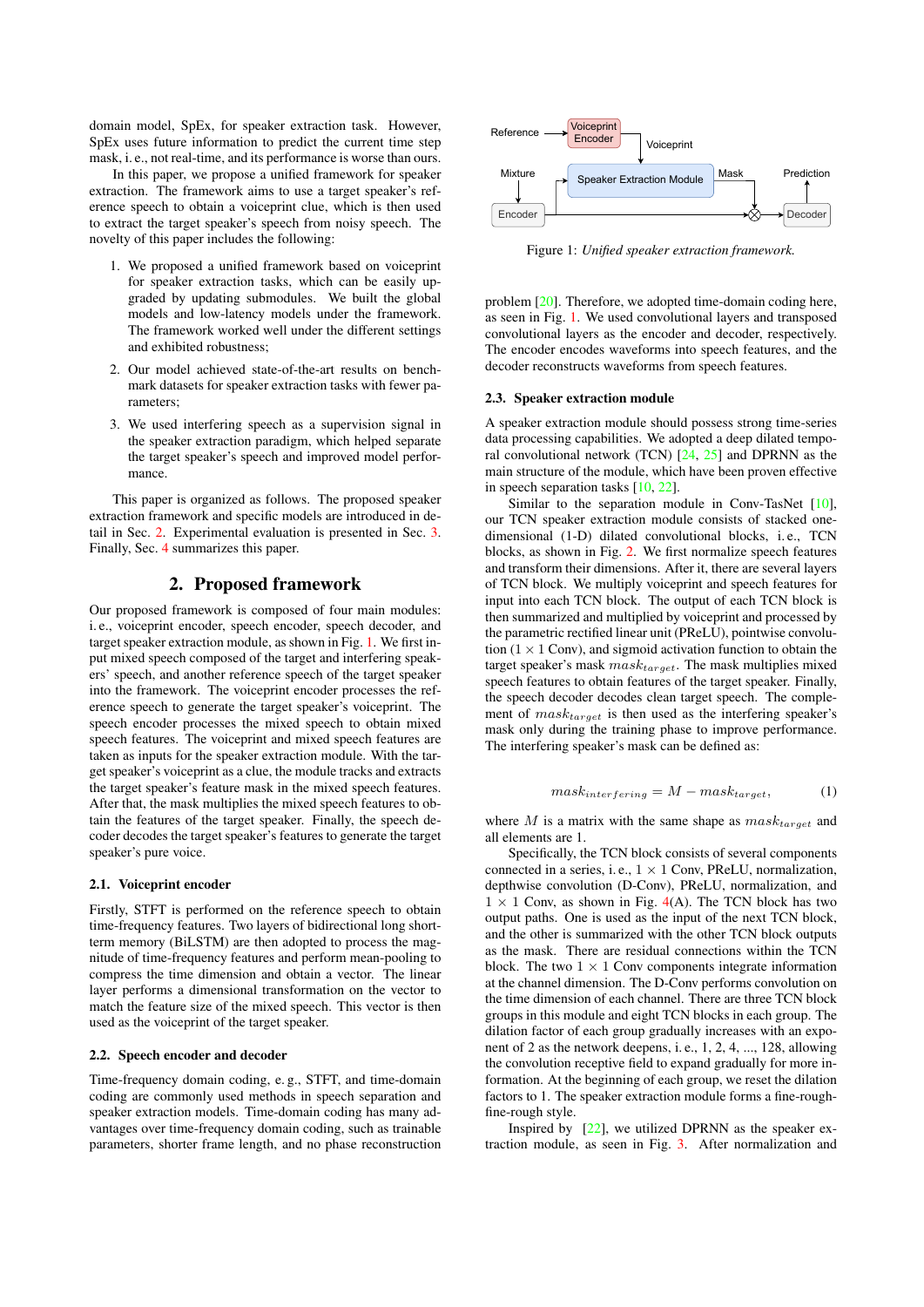<span id="page-2-1"></span>

Figure 2: *Speaker extraction model based on TCN blocks. Different colors in TCN blocks denote different dilation factors.*

 $1 \times 1$  Conv, the speech features are split into fixed length chunks. The obtained chunks are spliced in parallel to form a two-dimensional (2-D) structure. Similar to TCN, our DPRNN separation module is composed of stacked DPRNN blocks. The voiceprint and speech features are multiplied as inputs into the DPRNN blocks at intervals of 1. Each DPRNN block consists of several components connected in a series, i. e., intra-chunk LSTM, linear, normalization, inter-chunk LSTM, linear and normalization, as displayed in Fig. [4\(](#page-3-1)B). There are also residual connections in the DPRNN block. Specifically, the intra-chunk LSTM extracts features within chunks on a short time scale, and inter-chunk LSTM extracts features between chunks on a long time scale. Reasonable setting of chunk length and speech length can ensure that each LSTM processes a sequence that is not too long, which enhances the model's ability to process long sequences and increases the upper limit of modeling precision. We used nine DPRNN block groups, with each group consisting of one intra-chunk LSTM and inter-chunk LSTM to form a fine-rough-fine-rough style.

### 2.4. Loss function

The traditional speech separation models usually use the mean square error (MSE) between the predicted time-frequency mask and actual mask as a training goal. Recently, Luo et al. [\[10,](#page-4-9) [22\]](#page-4-21) utilized the scale-invariant source-to-noise ratio (SI-SNR) between predicted waveforms and the target to optimize the SI-SNR value. Here, we used SI-SNR loss for training. We also reconstructed the interfering speech to improve performance. The SI-SNR can be defined as:

$$
\begin{cases}\n\text{Starget} = \frac{\langle \hat{s}, s \rangle s}{\|s\|^2}; \\
\text{e noise} = \hat{s} - \text{Starget}; \\
\text{SI} - \text{SNR} = 10 \log_{10} \frac{\| \text{starget} \|^2}{\| \text{e noise} \|^2},\n\end{cases} \tag{2}
$$

where  $\hat{s}$  and  $s$  are the predicted speech and target speech, respectively, and  $\langle s, s \rangle$  and  $||s||^2$  are the signal power.

#### 2.5. Low-latency capability

Our framework can meet real-time requirements by following simple modifications. Certain occasions are easy to register and restore voiceprints, such as in a car, at home, or in a meeting

<span id="page-2-2"></span>

Figure 3: *Speaker extraction model based on DPRNN block.*

room. We can directly use the retained voiceprints for registered speakers and skip the voiceprint encoder. The speech encoder and decoder generally adopt a window length of 2 ms or even less, which is significantly shorter than the time-frequency domain model, 32 ms in general. Therefore, our low latency upper limit is much shorter than the time-frequency domain model. The real-time capability of the speaker extraction module is critical. We adopt causal D-Conv in each TCN block, whose convolution receptive field only covers historical information, and replace all global normalization functions with a causal normalization function, i. e., cumulative layer normalization (cLN):

$$
\begin{cases}\n cLN(f_k) = \frac{f_k - E[f_{t \le k}]}{\sqrt{Var[f_{t \le k}] + \epsilon}} \odot \gamma + \beta; \\
 E[f_{t \le k}] = \frac{1}{Nk} \sum_{Nk} f_{t \le k}; \\
 Var[f_{t \le k}] = \frac{1}{Nk} \sum_{Nk} (f_{t \le k} - E[f_{t \le k}])^2,\n\end{cases} \tag{3}
$$

where  $f_k$  is the k-th frame of the entire feature F,  $f_{t\leq k}$  corresponds to the feature of k frames  $[f_1, \ldots, f_k]$ , and  $\gamma$ ,  $\beta$  are trainable parameters applied to all frames. Based on the above modifications, our model is entirely causal. The theoretical delay only depends on the delay of the speech encoder and decoder module. If we reserve non-causal D-Conv in the underlying TCN blocks and use causal D-Conv in the upper TCN blocks, our model can utilize certain future information, resulting in a slight increase in model performance. As a cost, the theoretical delay will increase. Furthermore, by setting interchunk LSTM as unidirectional, using causal normalization, we can also achieve a low-latency model based on DPRNN. We can modify the size of the chunk to adjust the length of the delay. We can achieve different low-latency models to balance the trade-off between performance and real-time according to the real-time requirements of specific application scenarios.

# 3. Experiments and results

### <span id="page-2-0"></span>3.1. Dataset and experiment settings

We evaluated model performance on the speech separation benchmark dataset WSJ0-2mix [\[6\]](#page-4-5). Our training data preparation method was similar to that of VoiceFilter [\[12\]](#page-4-11). We randomly selected two speakers and set the first as the target speaker and the other as the interfering speaker by default. We then randomly selected two speeches from the target speaker and one speech from the interfering speaker, and prepared them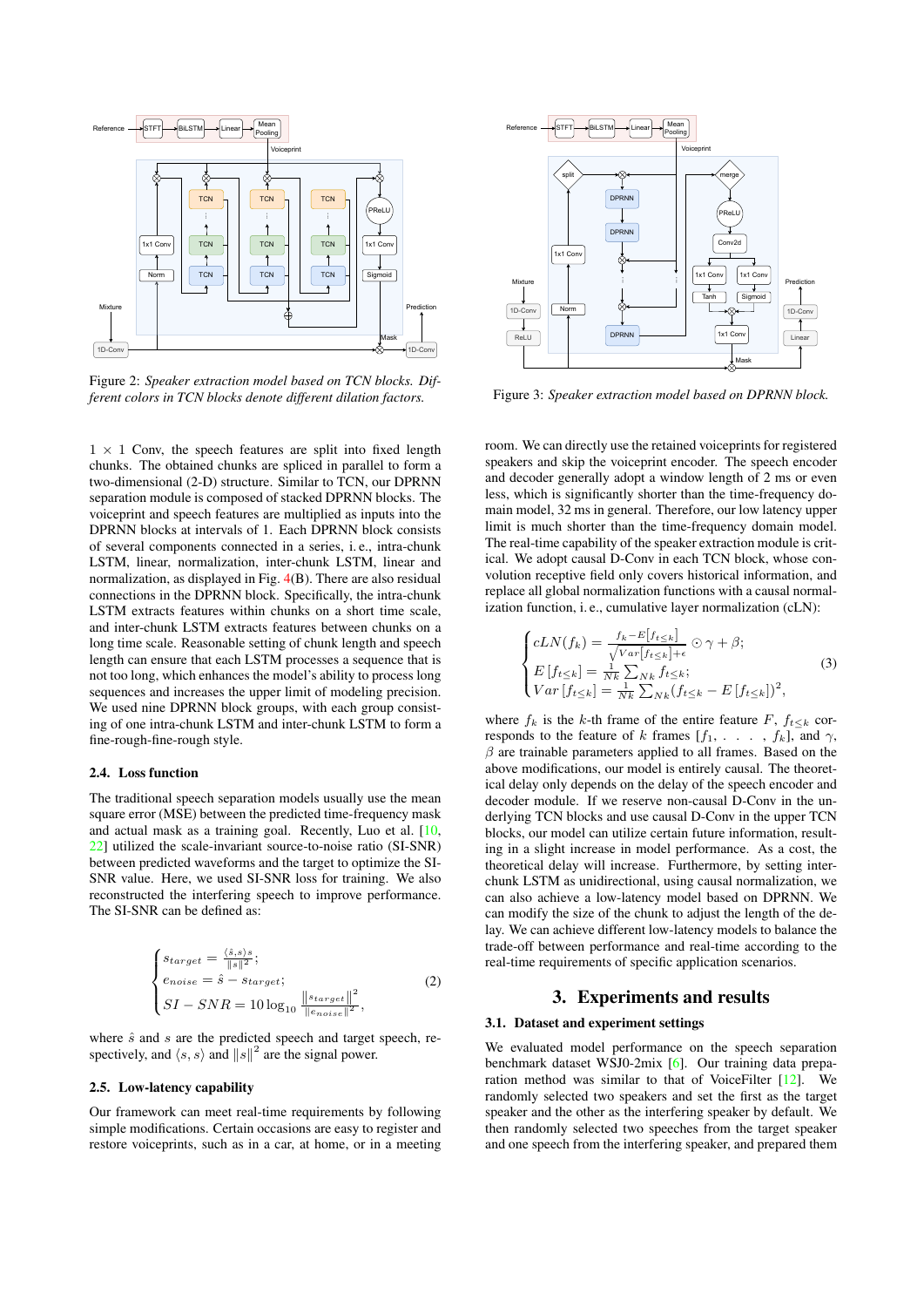<span id="page-3-1"></span>

Figure 4: *A: Details of TCN block. 'Norm' is global layer normalization in the global model and cLN in low-latency model. 'D-Conv' indicates a depthwise convolution. B: Details of DPRNN block. '(Bi)RNN' is a BiLSTM in global model and a unidirectional LSTM in low-latency model.*

as training triples, namely target speech, reference speech, and interfering speech. Speeches were cuted at random location and divided into two segments, which were then reversed back and forth and combined again to augment training data. The length of target and interfering speech was limited to 6 seconds. If it exceeds 6 seconds, we used the first 6 seconds; if this was not enough, we extended it with zeros. The speech mixtures were generated by mixing them at random signal-to-noise ratios (SNR) between -2.5 dB and 2.5 dB. We performed STFT on the reference speech, with a hanning window length of 32 ms and frameshift of 8 ms. In the test phase, we made corresponding modifications to the WSJ0-2mix test set for speaker extraction task. Specifically, we set one speaker as the target the other as the interfer. We then mixed the target speech and interfering speech according to the given SNR without additional processing. We used another speech of the target speaker in test set as a reference speech. In this way, one original test speech will generate two test speeches with different target speakers. We downsampled all speeches to 8 kHz.

We trained the networks until the performance of the evaluation set did not improved in 5 consecutive epochs. Adam [\[26\]](#page-4-25) was used as the optimizer. Gradient clipping with a maximum L2-norm of 5 is applied during training. The learning rate was set to  $1e^{-3}$ . We built our model in Pytorch.

### 3.2. Global model performance

Our global model performed significantly better than other models in the speaker extraction task on the WSJ0-2mix dataset, as seen in Tab. [1.](#page-3-2) It should be noted that although the best signal-to-distortion ratio (SDR) reported by SpEx is 15.9 dB, this is the result of a 60 seconds reference speech spliced using multiple reference speeches. When using only one reference speech, like ours, its performance is 15.1 dB. Besides, SpEx uses a multi-scale encoding method with a maximum window length of 20 ms, which severely reduces the low latency potential of the model. Although VoiceFilter reported a very competitive performance, i. e., 17.9 dB SDR in their test set (i. e., LibriSpeech) [\[12\]](#page-4-11), its SDR improvement (SDRi) is 7.8 dB, which is caused by clean signals mixed with silent parts of interference

<span id="page-3-2"></span>Table 1: *SDR with different speaker extraction methods based on the WSJ0-2mix dataset. '\*' indicates that a 60 seconds reference speech was used.*

| <b>Methods</b>             | #Params | SDR(dB) |
|----------------------------|---------|---------|
| <b>SBF</b> <sub>[27]</sub> | 19.3M   | 6.48    |
| SBF-MTSAL [18]             | 19.3M   | 10.36   |
| SBF-MTSAL-Concat [18]      | 8.9M    | 11.39   |
| SpEx [23]                  | 10.8M   | 15.1    |
| $SpEx* [23]$               | 10.8M   | 15.6    |
| ours using TCN             | 7.4M    | 16.19   |
| ours using DPRNN           | 6.3M    | 17.44   |

signals.

#### 3.3. Low-latency model performance

Our low-latency models showed good performance, as shown in Tab. [2.](#page-3-3) We compared the performance of TCN under different latencies. Unsurprisingly, the performance of the model gradually decreased with decreasing latency. Lower latency means less future information is used. We also compared the performance of DPRNN with 100 ms latency and found that the performance degradation was not severe. In application scenarios with different latency requirements, our framework could easily balance latency and performance.

<span id="page-3-3"></span>Table 2: *SDR improvements (dB) with different low latencies on the WSJ0-2mix dataset. Frame length of following models is 2 ms.*

| <b>Block used</b> | <b>Low-latency</b> | SDR(dB) | SDRi(dB) |
|-------------------|--------------------|---------|----------|
| <b>TCN</b>        | global             | 16.19   | 16.06    |
| <b>TCN</b>        | 0 <sub>ms</sub>    | 12.19   | 12.07    |
| <b>TCN</b>        | 1 ms               | 12.21   | 12.08    |
| <b>TCN</b>        | $7 \text{ ms}$     | 12.35   | 12.19    |
| <b>TCN</b>        | $15 \text{ ms}$    | 12.51   | 12.40    |
| <b>DPRNN</b>      | global             | 17.44   | 17.30    |
| <b>DPRNN</b>      | $100 \text{ ms}$   | 16.77   | 16.62    |

# 4. Conclusions

<span id="page-3-0"></span>We proposed a unified time-domain speaker extraction framework and built a variety of time-domain models under this framework. The global models based on TCN and DPRNN blocks all surpassed current state-of-the-art results in the speaker extraction tasks using WSJ0-2mix dataset. We then built and evaluate corresponding low-latency models. Results showed comparable performance with much shorter upper limit latency than the time-frequency domain models. We also found that low-latency model's performance gradually decreases as latency decreases, which is important for deploying models in actual application scenarios.

## 5. Acknowledgments

This work was supported by the Major Project for New Generation of AI (Grant No. 2018AAA0100400), and the Strategic Priority Research Program of the Chinese Academy of Sciences (Grant No. XDB32070000).